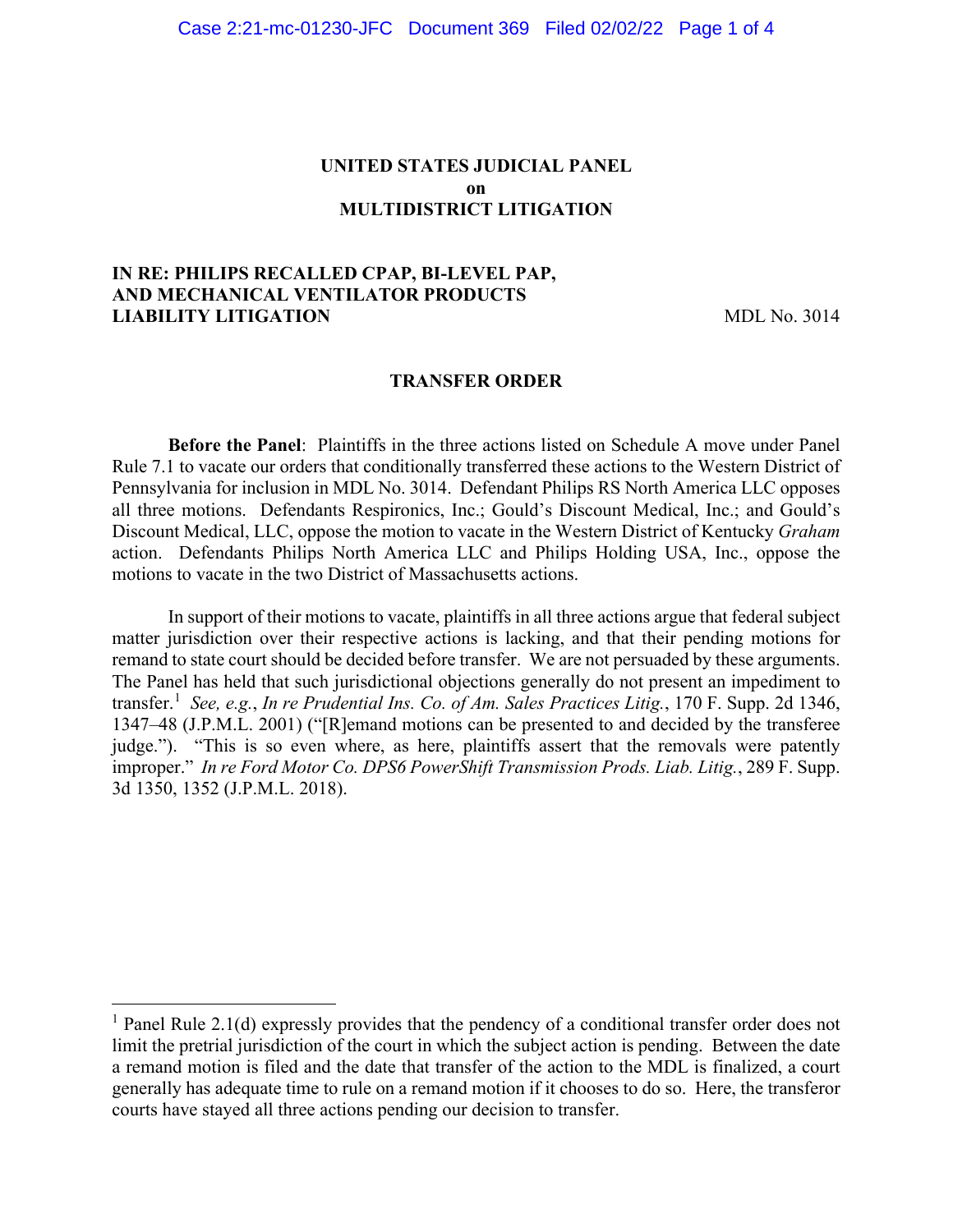- 2 -

Plaintiffs also contend that transfer will not enhance the convenience of the parties and witnesses or the efficient conduct of the litigation. To the extent these arguments are based on plaintiffs' predictions that resolution of their remand motions will be delayed, they are not well taken, as they assume that the only action the transferee court may take is to remand the actions to state court. "Section 1407 does not empower the MDL Panel to decide questions going to the jurisdiction or the merits of a case, including issues relating to a motion to remand." *In re Ivy*, 901 F.2d 7, 9 (2d Cir. 1990). Moreover, transfer of an action is appropriate if it furthers the expeditious resolution of the litigation taken as a whole, even if some parties to the action might experience inconvenience or delay. *See In re Watson Fentanyl Patch Prods. Liab. Litig.*, 883 F. Supp. 2d 1350, 1351–52 (J.P.M.L. 2012) ("[W]e look to the overall convenience of the parties and witnesses, not just those of a single plaintiff or defendant in isolation.").

Plaintiffs in *Graham* additionally argue that they assert claims against unique defendants (medical device providers) that will require unique discovery. This argument also fails. "Section 1407 does not require a complete identity of common factual issues or parties as a prerequisite to transfer, and the presence of additional facts is not significant where the actions arise from a common factual core." *In re Am. Med. Collection Agency, Inc., Customer Data Sec. Breach Litig.*, 410 F. Supp. 3d 1350, 1353–54 (J.P.M.L. 2019).[2](#page-1-0)

Therefore, after considering the parties' arguments, we find that the actions listed on Schedule A involve common questions of fact with the actions transferred to MDL No. 3014, and that transfer under 28 U.S.C. § 1407 will serve the convenience of the parties and witnesses and promote the just and efficient conduct of the litigation. In our order centralizing this litigation, we held that the Western District of Pennsylvania was an appropriate Section 1407 forum for actions sharing factual questions arising from Philips' recall of certain Continuous Positive Airway Pressure, Bi-Level Positive Airway Pressure, and mechanical ventilator devices on June 14, 2021. The recalled devices allegedly contain polyester-based polyurethane (PE-PUR) sound abatement foam that may degrade into particles or off-gas volatile organic compounds that may then be ingested or inhaled by the user, causing injury. *See In re Philips Recalled CPAP, Bi-Level PAP, and Mechanical Ventilator Prods. Liab. Litig.*, MDL No. 3014, \_\_ F. Supp. 3d \_\_, 2021 WL 4704801, at \*1 (J.P.M.L. Oct. 8, 2021). As in many of the cases already in the MDL, plaintiffs here allege that they suffered physical injury caused by the alleged problems with the PE-PUR foam in defendants' devices.

<span id="page-1-0"></span><sup>&</sup>lt;sup>2</sup> Because we deny these motions on their merits, we need not reach defendants' alternative argument that plaintiffs in *Graham* did not timely file their Notice of Opposition to transfer.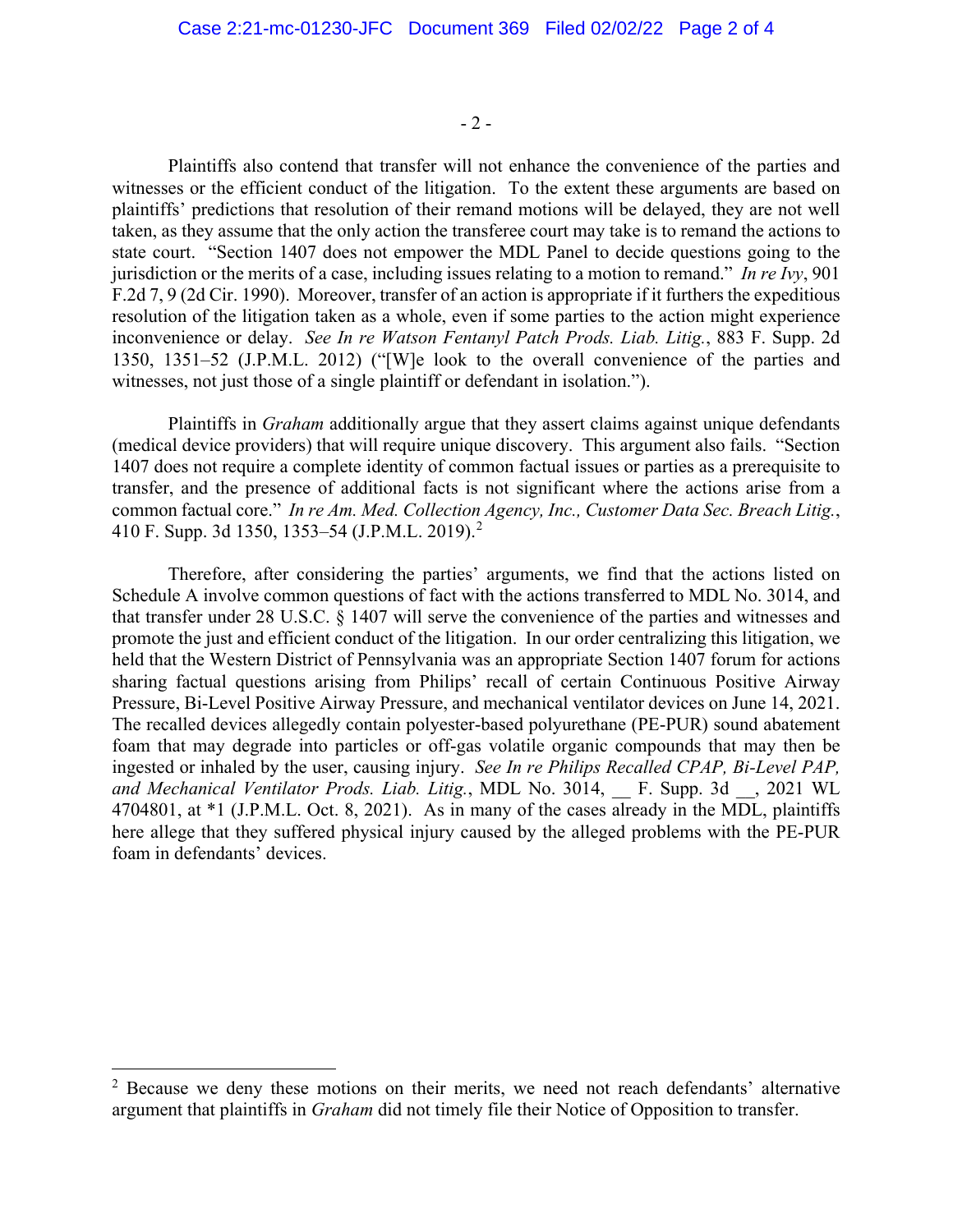#### - 3 -

IT IS THEREFORE ORDERED that the actions listed on Schedule A are transferred to the Western District of Pennsylvania and, with the consent of that court, assigned to the Honorable Joy Flowers Conti for coordinated or consolidated pretrial proceedings.

## PANEL ON MULTIDISTRICT LITIGATION

Jaxen f. Caldwell İ Karen K. Caldwell

Chair

David C. Norton Roger T. Benitez<br>
Dale A. Kimball Madeline Cox Arl

Nathaniel M. Gorton Matthew F. Kennelly Madeline Cox Arleo